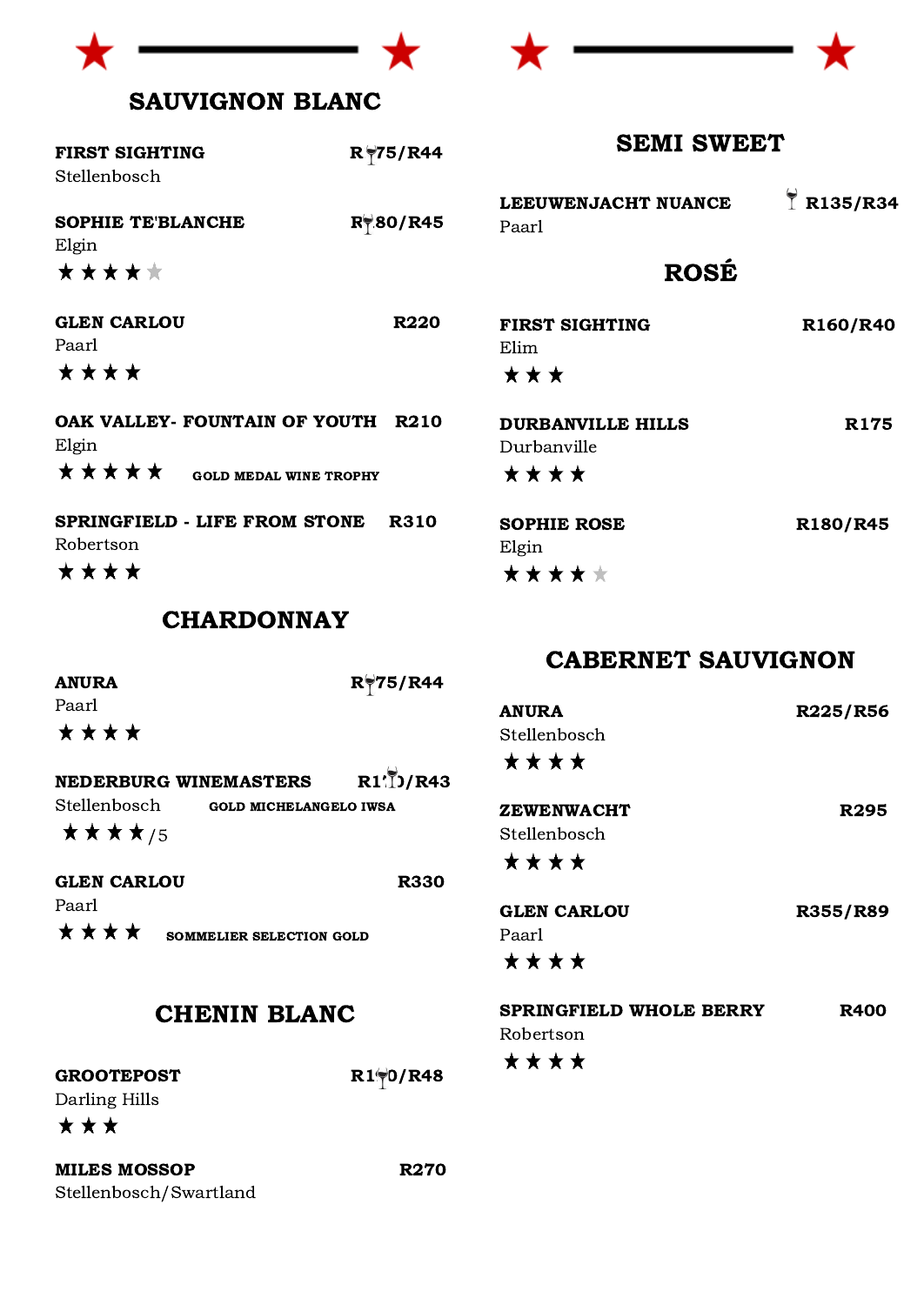# **MERLOT**

| PORCUPINE RIDGE<br>Franchhoek                                | R150/R38    | <b>SHIRAZ/SYRAH</b>                                      |             |
|--------------------------------------------------------------|-------------|----------------------------------------------------------|-------------|
| * * *<br><b>HERMANUSPIETERSFONTEIN</b><br><b>POSTMEESTER</b> | R225/R56    | HARTENBERG DOORKEEPER 1 R215/R54<br>Stellenbosch<br>**** |             |
| Walker Bay<br>****                                           |             | R215/R54<br><b>FIRST SIGHTING</b><br>Elim                |             |
| <b>ANURA</b>                                                 | R225/R56    | ****                                                     |             |
| Stellenbosch<br>****                                         |             | <b>KLEINOOD TAMBOERSKLOOF</b><br>Stellenbosch            | <b>R455</b> |
| <b>KLOOVENBERG</b><br>Paarl                                  | <b>R290</b> | *****<br><b>90 POINTS TIM ATKINS</b>                     |             |
| ****<br>R717AM 4 AR                                          |             | <b>RED BLENDS</b>                                        |             |

PINOTAGE

| <b>ALVIS's DRIFT</b><br>Gold Award<br>**** | R165/R41    | <b>JORDAN CHAMELEON</b><br>Stellenbosch [Cabernet, Merlot]<br>★★★<br>SILVER MEDAL 2014 VERITAS AWARDS | R185/R47    |
|--------------------------------------------|-------------|-------------------------------------------------------------------------------------------------------|-------------|
| <b>ANURA</b><br>Stellenbosch<br>****       | R225/R56    | <b>HARTENBERG</b><br>Stellenbosch [Cabernet, Shiraz]<br>****<br><b>90 POINTS TIM ATKINS</b>           | R215        |
| <b>DIEMERSFONTEIN</b>                      | <b>R280</b> |                                                                                                       |             |
| Wellington                                 |             | <b>ZONNEBLOEM SMV</b>                                                                                 | <b>R250</b> |
| *****                                      |             | Stellenbosch [Cabernet, Merlot]                                                                       |             |
|                                            |             | <b>* * *</b>                                                                                          |             |

Malbec]

\*\*\*\*

# MALBEC

DIEMERSDAL R285

Durbanville

 $\star \star \star \star$  double gold medal michelangelo

# CHOCOLATE BLOCK R495 Franschhoek\*\*\*\*\*

GLEN CARLOU CLASSIQUE R445 Paarl [Cabernet, Merlot, Cabernet Franc, Petit Verdot,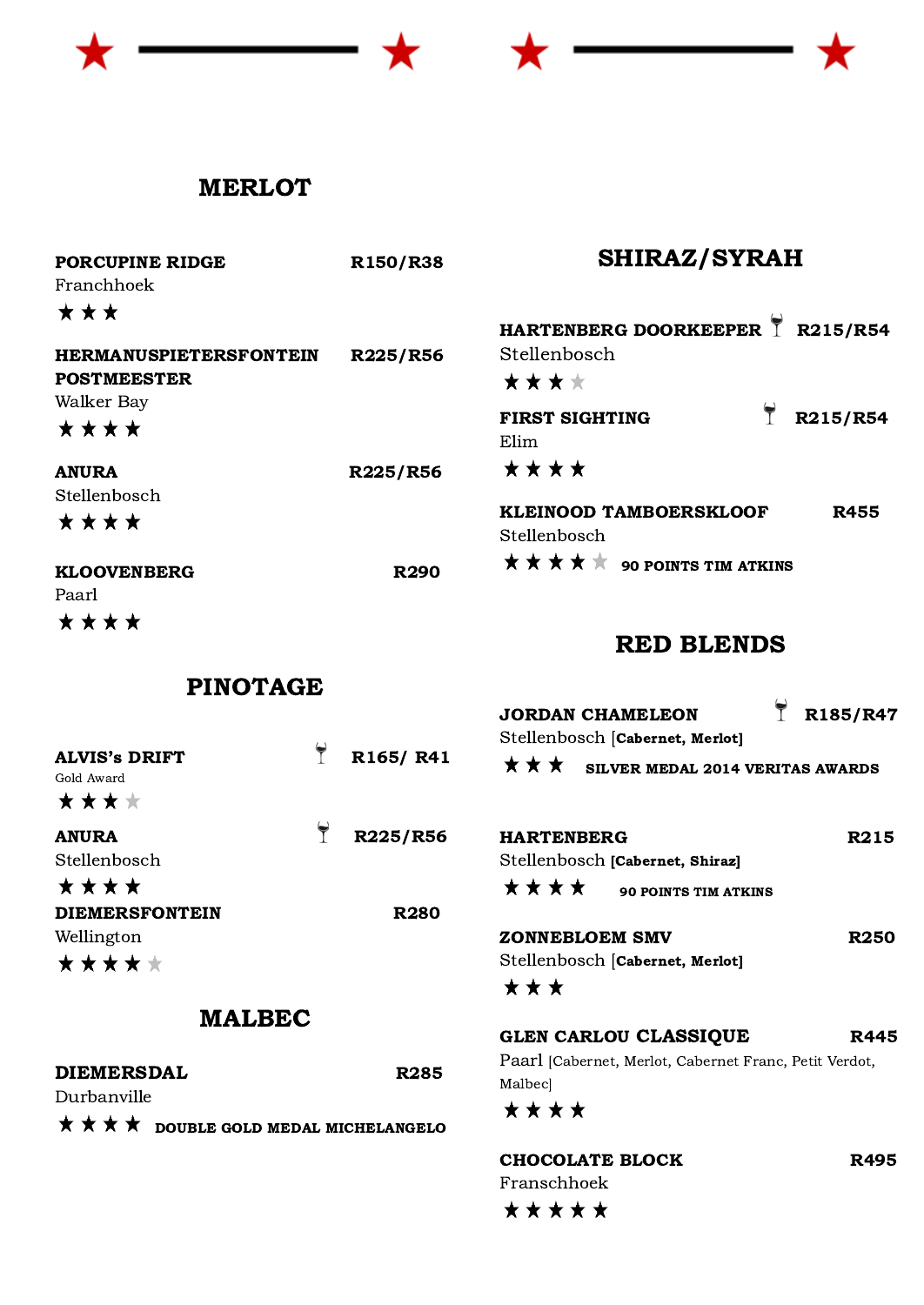

DURBANVILLE HILLS R200/R45



 $\tilde{L}$ 

Cape town

| <b>JC LE ROUX LA FLEURETTE</b><br>Stellenbosch                                             | <b>R175</b>      |
|--------------------------------------------------------------------------------------------|------------------|
| JC LE ROUX LE DOMAINE<br>Stellenbosch                                                      | R <sub>175</sub> |
| JC LE ROUX (NON ALCOHOLIC)<br>Stellenbosch<br><b>CLASSIC COCKTAILS</b>                     | <b>R175</b>      |
|                                                                                            |                  |
| <b>MARGARITA</b><br>Tequila, lime, bitter orange syrup,<br>lemon & lime juice              | <b>R75</b>       |
| <b>HAVANA MOJITO</b><br>Fresh lime, mint, menta Cubano syrup,<br>Bacardi rum & Soda Water  | <b>R75</b>       |
| <b>STRAWBERRY DAIQUIRI</b><br>Strawberry puree, lime syrup, rum &<br>strawberry juice      | <b>R75</b>       |
| <b>COSMOPOLITAN</b><br>Vodka, cranberry juice, lime &<br>bitter orange syrup               | <b>R70</b>       |
| <b>CALIFORNIA ICE TEA</b><br>Gin, Triple sec, Tequila, Lime, Vodka,<br>Cane & Blue Curacao | <b>R75</b>       |

# SIGNATURE COCKTAILS

| HAVANA STAR MARTINI<br>R75<br>Passionfruit puree, vanilla & lime syrup,<br>vodka, passionfruit juice & lemonade juice |
|-----------------------------------------------------------------------------------------------------------------------|
| BERRY & HAZELNUT MARGARITA<br>R75<br>Mixed berry puree, hazelnut syrup, tequila,<br>fresh lemon & lime juice          |
| RUBY HAVANA<br>R75<br>Grapefruit and cherry blossom syrup,<br>gin & topped up with fresh lemonade                     |
| TROPICAL STINGER<br>R80<br>Pineapple & mango puree, tequila, pineapple<br>juice & fresh chillies                      |
| STRAWBERRY & GINGER MOJITO<br>R80<br>Strawberry puree, menta Cubano syrup,                                            |

rum, strawberry juice & ginger ale

CORKAGE

*WINE R60 CHAMPAGNE R150*

*Stars represent Platters Wine Guide 2022* \*\*\*\*\*

*Please ask your waiter about our cellar Collection.*

# CHAMPAGNE

| <b>MOËT &amp; CHANDON BRUT NV</b><br>Epernay                      | <b>R1500</b> |
|-------------------------------------------------------------------|--------------|
| <b>VEUVE CLICQUOT</b><br>Reims                                    | <b>R1500</b> |
| MOËT & CHANDON NECTAR ROSÉ R1800<br>Epernay                       |              |
| MÉTHODE CAP CLASSIQUE                                             |              |
| KLEIN ZALZ NV BRUT NV BRUT<br><b>R305</b><br>Stellenbosch<br>**** |              |
| PONGRACZ BRUT ROSE<br>Stellenbosch<br>****                        | <b>R355</b>  |
| PONGRACZ NOBLE NECTAR<br>Stellenbosch<br>****                     | <b>R355</b>  |

# SPARKLING WINE